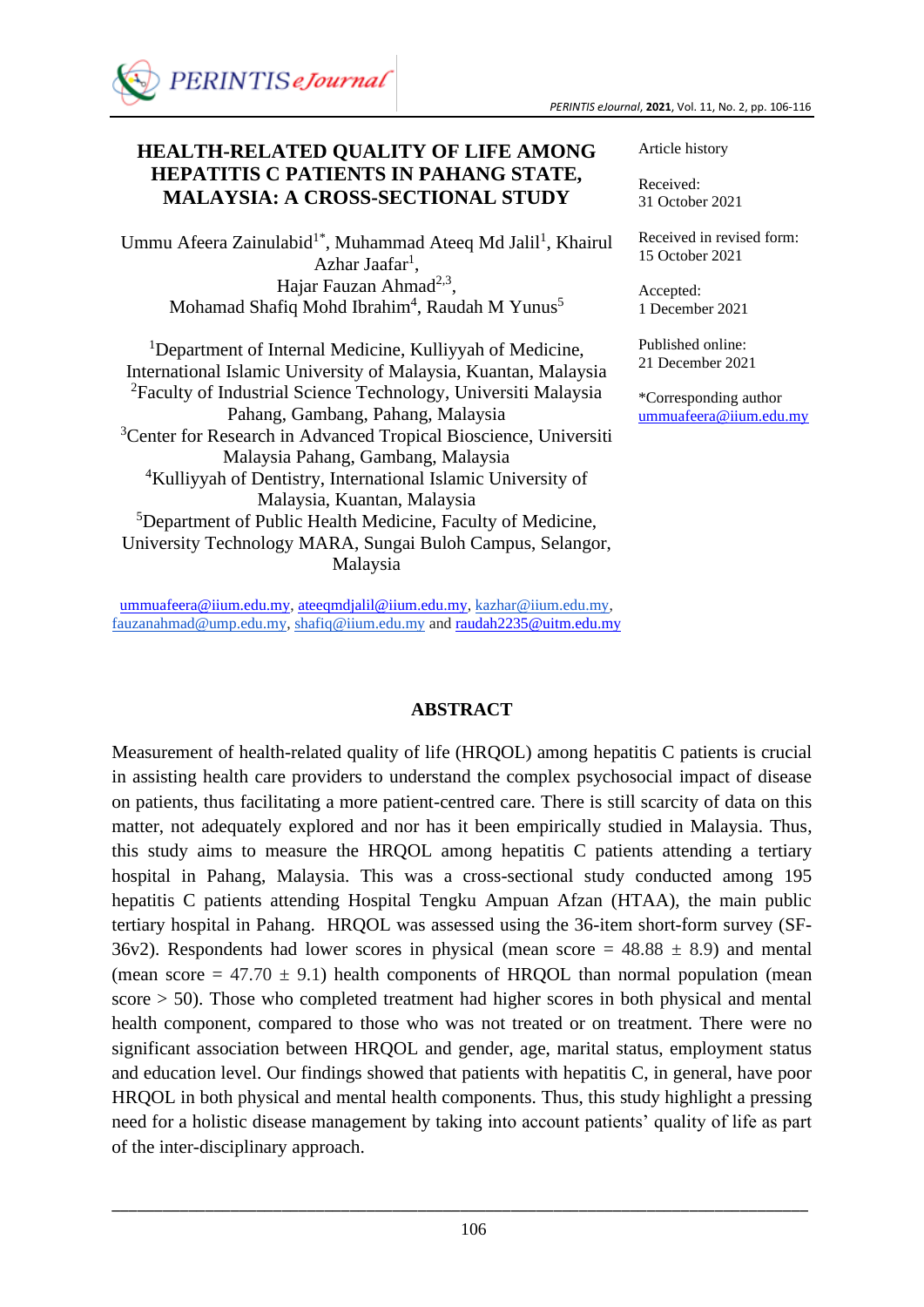

**Keywords**: Health-Related Quality of Life (HRQOL); hepatitis C; Malaysia

# **1.0 INTRODUCTION**

The burden of hepatitis C virus infection is not limited to cirrhosis and hepatocellular carcinoma. Hepatitis C virus infection is widespread and associated with high economic costs and reduced quality of life[1]. Previous research also found that hepatitis C virus infection is associated with reduced health-related quality of life (HRQOL), even in the absence of cirrhosis [1–4].

Various studies had indicated that the diagnosis of hepatitis C and its treatment could provoke negative emotional responses that impair quality of life. HCV Quest, a global survey conducted among almost 4000 people with hepatitis C, with 131 responses recorded from Malaysians found that 47% of respondents from Malaysia reported interruption in their work. Of these, 11% claimed their work had been impacted 'significantly,' while 26% felt uncomfortable talking about their disease with their boss, colleagues or with staff at their school or university. Though most respondents said their relationships with their colleagues had not been affected by hepatitis C, 12% said the relationship had been negatively affected. About 16% experienced discrimination [5].

HRQOL is an important measure that provides insight into a patient's experiences while coping with diseases and treatments. HRQOL is a multi-dimensional concept and can be defined as the patients' subjective perception of the impact of their disease and its treatment on their daily life, and their physical, psychological and social functioning [6]. It has become a common and standard practice by researchers to measure HRQOL when assessing a patient's experience with illness and receiving healthcare [7], as HRQOL can be an indicator of treatment effectiveness.

HRQOL studies in patients with hepatitis C have never been done in Malaysia. This study was designed to assist public health experts and policymakers in developing programs and interventions that can improve the quality of life among hepatitis C patients. Also, it helps healthcare providers in enhancing service delivery and quality of care, for instance, by promoting a multi-disciplinary engagement in the clinical setting that can increase patients' psychological well-being.

### **2.0 METHODOLOGY**

# **2.1 Design and study population**

A cross-sectional study was conducted from April 2019 to August 2019 at Hospital Tengku Ampuan Afzan (HTAA) which is located in Pahang capital city, Kuantan. Respondents were recruited through convenience sampling based on the following inclusion criteria: a) aged 18 years or older; b) diagnosed with hepatitis C using serological test, and; c) attended gastroenterology clinic or was admitted to medical ward in HTAA. Patients with overt encephalopathy (grade II or more) and those proved or suspected to have hepatocellular carcinoma (based on ultrasounds, CT scan and/or alpha-fetoprotein levels) were excluded.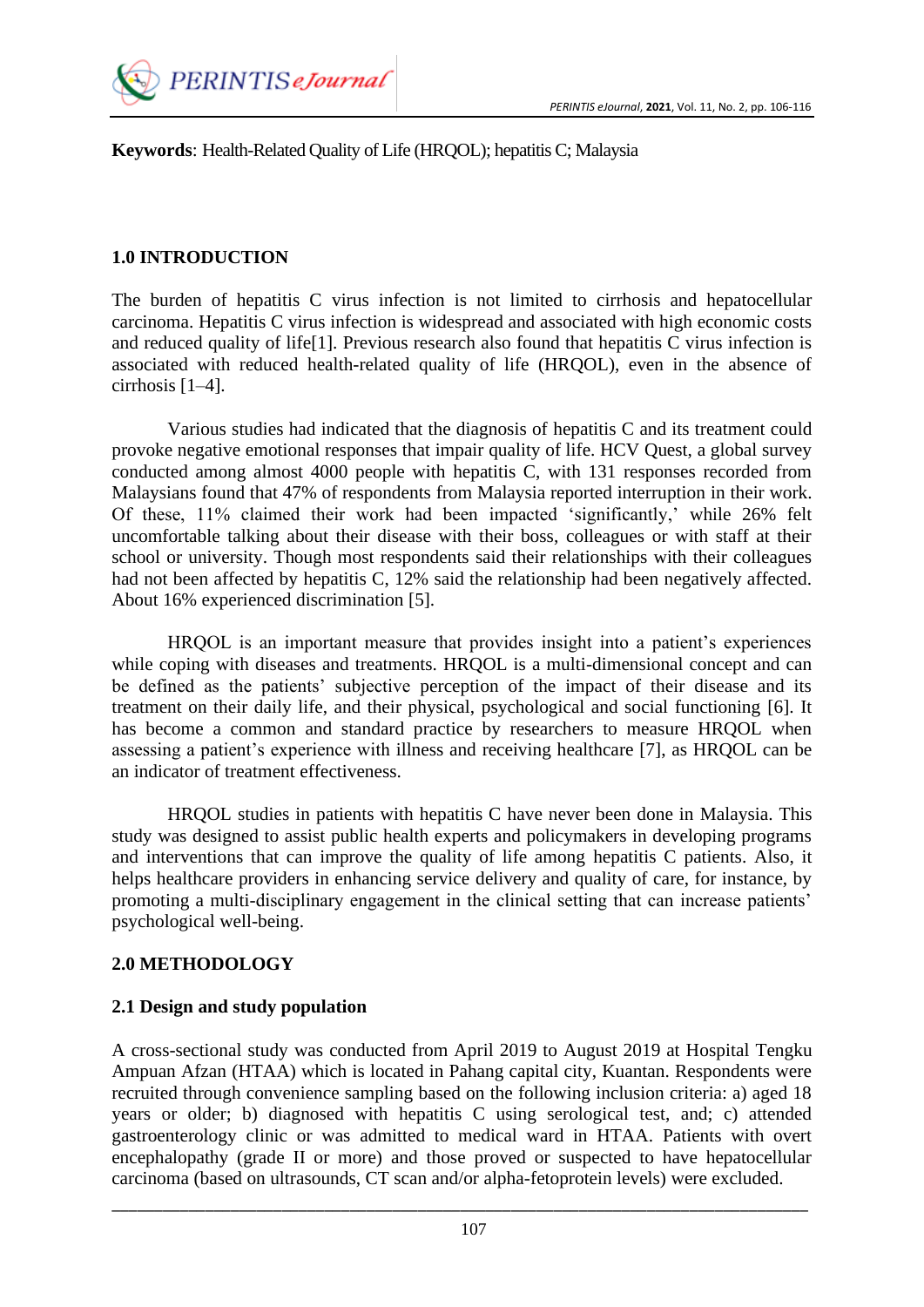*PERINTIS eJournal*, **2021**, Vol. 11, No. 2, pp. 106-116



## **2.2 Tools and Measurements**

Data collection was performed using a structured self-administered questionnaire which was given to respondents during their clinic visits. The questionnaire was available in Malay and English languages. The researcher directly approached the potential respondents and invited them to join the study. Upon agreement, each respondent received a thorough explanation about the study and had their written consent taken.

The questionnaire comprised the following sections: a) questions on sociodemographics, treatment status and clinical status; b) the SF-36v2 scale to measure HRQOL; c) other potential confounders such as comorbidities and social support. Social support was assessed using the Duke Social Support Index (DSSI).

Demographic characteristics included age, gender, marital status, employment, monthly income, educational level, comorbidity, cirrhotic status and treatment status. Marital status was categorized into 'married/ living with partner' or 'single' (including divorced, widowed or separated). Educational level assessed the highest education attained by the respondent. Monthly income was initially categorised into seven groups: <RM499, RM500- RM999, RM1000-RM1499, RM1500-RM1999, RM2000-RM2499, RM2500-RM2999 or  $>$ RM3000. Subsequently, it was collapsed into: a) B40 < RM3000, and; b) M40 + T20  $>$  RM 3000 [8]. Comorbidity was categorized into 'yes' (having any other chronic illness) or 'no'. Treatment status classified into 'treatment-naïve', 'on treatment' and 'completed treatment'. Cirrhotic status was categorized into 'yes' (cirrhotic) or 'no' (not cirrhotic). Cirrhosis is defined as an advanced stage of liver disease characterized by extensive hepatic fibrosis, nodularity of liver, alteration of liver architecture and disrupted hepatic circulation [9].

For HROOL, the Optum<sup>TM</sup> SF-36v2<sup>®</sup> Health Survey entails 36 questions in order to measure functional health and well-being [10]. The validated Medical Outcomes Study 36 item Short-Form Health Survey (SF-36v2) in English (IQOLA SF-36v2 Standard, (English)) and Malay version (IQOLA SF-36v2 Standard, Malaysia (Malay)) were used in this study. The Malay version of SF-36v2 was validated before, with a Cronbach's alpha over 0.70 for all scales except for social functioning [11]. The SF-36v2 covers eight domains of HRQOL: physical functioning (PF, 10 items), role physical (RP, 4 items), role-emotion (RE, 3 items), bodily pain (BP, 2 items), vitality (VT, 4 items), social functioning (SF, 2 items), general health (GH, 5 items) and mental health (MH, 5 items). These eight domains are subsequently summarized into physical component summary (PCS) and mental component summary (MCS). Scoring was performed by the QualityMetric Health Outcomes™ Scoring Software 4.0. [12].

# **2.3 Analytical Approach**

Statistical analyses were performed using the SPSS 21.0 for Windows. Continuous data were reported in means and standard deviations (SD) while categorical data were reported in percentages. Ethnicity and religion were excluded from bivariate and multivariate analyses as over 90% of the sample fit a Malay Muslim profile. With regards to continuous data, differences between two groups were tested by independent sample t-tests and differences between three groups or more were tested using one-way ANOVA. Association between each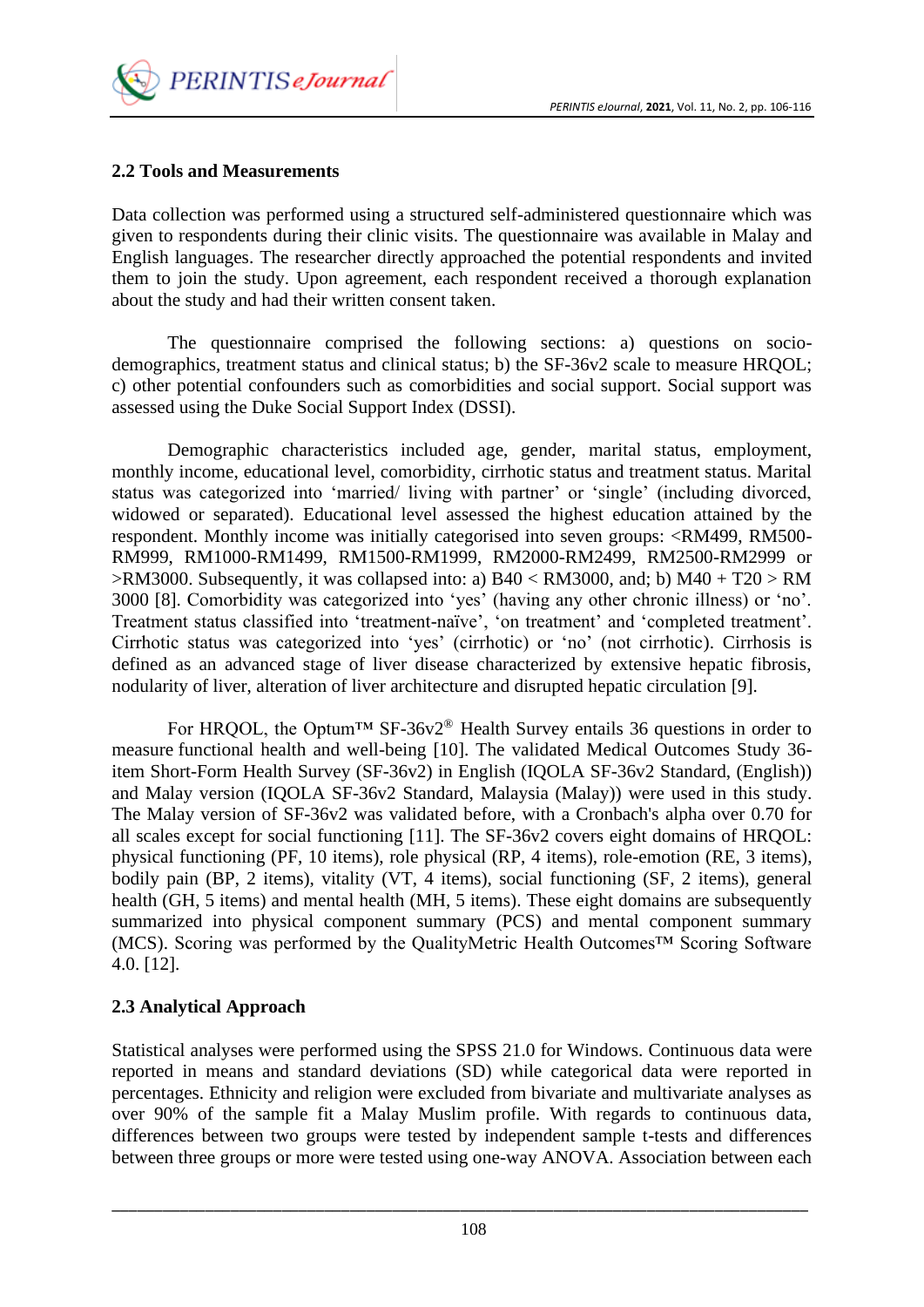

variable and HRQOL was analysed using t-test, one way ANOVA and Pearson correlation. P-value below 0.05 denoted as statistically significant.

### **2.4 Ethical Approval**

Ethical approval was obtained from the National Medical Research Register (NMRR), Malaysia Research Ethics Committee (MREC) and the Clinical Research Centre (CRC) of HTAA (Ethics No: NMRR-18-3536-42688).

#### **3.0 RESULTS AND DISCUSSION**

Hepatitis C infection is a severe public health problem because it is associated with illnesses such as chronic hepatitis, cirrhosis and hepatocellular carcinoma. Research on HRQOL is based on the fundamental concept of wellness by the WHO as a state of total physical, emotional, and cultural wellbeing, not just the absence of the disease [7].

#### **3.1 Demographic and Clinical Characteristics of Study Participants**

From 200 patients who were recruited, 195 respondents agreed and joined the study. The response rate was 97.5%. Age of participants ranged between 21 and 76 years old. The demographic of the subjects are shown in Table 1. However, most respondents had no genotype result as it was not tested due to limited resources. Most respondents were in a treatment naive group (53.3%). The majority were non-cirrhotic (77.9%). 48.7% of the respondents had comorbidities.

| <b>Variables</b>                                            | N   | $\frac{0}{0}$  |
|-------------------------------------------------------------|-----|----------------|
| <b>All patients</b>                                         | 195 | $(100\%)$      |
| Age, mean $\pm$ SD                                          | 195 | $45.6 \pm 9.7$ |
| <b>Sex</b>                                                  |     |                |
| Male                                                        | 162 | 83.1%          |
| Female                                                      | 33  | 16.9%          |
| <b>Marital Status</b>                                       |     |                |
| Married/Living with partner                                 | 122 | 62.6%          |
| Single                                                      | 73  | 37.4%          |
| <b>Employment Status</b>                                    |     |                |
| Employed                                                    | 135 | 69.2%          |
| Unemployed                                                  | 60  | 30.8%          |
| Income                                                      |     |                |
| B40 ( <rm3000)< td=""><td>165</td><td>84.6%</td></rm3000)<> | 165 | 84.6%          |
| $M40 + T20$ (>RM3000)                                       | 30  | 15.4%          |
| <b>Education Level</b>                                      |     |                |
| No formal education                                         |     | 0.5%           |
| Primary education                                           | 37  | 19%            |
| Secondary education                                         | 136 | 69.7%          |
| Tertiary education                                          | 21  | 21%            |
| Comorbidity                                                 |     |                |
| Yes                                                         | 95  | 48.7%          |

#### **Table 1 Demographic** characteristics of study respondents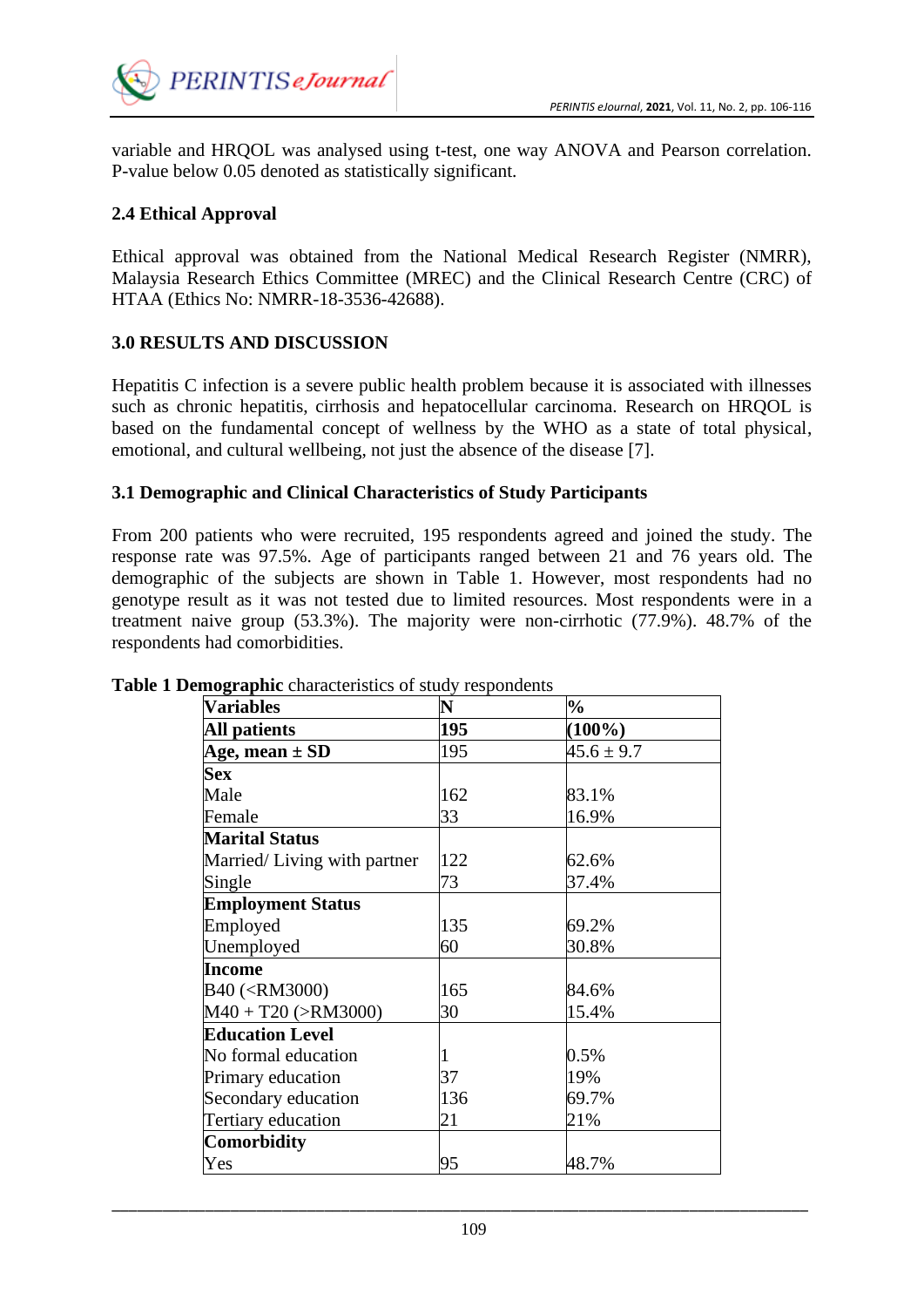

| $\overline{\text{No}}$             | 100 | 51.3% |
|------------------------------------|-----|-------|
| <b>Cirrhosis Status</b>            |     |       |
| Cirrhosis                          | 43  | 22.1% |
| Non Cirrhosis                      | 152 | 77.9% |
| Treatment Status                   |     |       |
| Treatment naive                    | 104 | 53.3% |
| On Treatment                       | 44  | 22.6% |
| <b>Completed Treatment</b>         | 47  | 24.1% |
| <b>Hepatitis C Virus Genotype:</b> |     |       |
| Genotype 1                         | 19  | 9.7%  |
| Genotype 2                         | 55  | 28.2% |
| Genotype 3                         |     | 1.5%  |
| Genotype 4                         |     | 0.5%  |
| Genotype 5                         |     | 0%    |
| Genotype 6                         |     | 0.5%  |
| Indeterminate                      |     | 0.5%  |
| Unknown/Not available/             | 116 | 59.5% |
| Not tested                         |     |       |

## **3.2 Distribution of Study Participants Based on Lifestyle**

Table 2 showed the lifestyle information of the participants. Here, we observed that most of the participants were current smokers, and contracted hepatitis C *via* intravenous drug; however, 60% of them were on a recovery program.

|  |  |  |  | Table 2 Lifestyle information of the participants |
|--|--|--|--|---------------------------------------------------|
|--|--|--|--|---------------------------------------------------|

| <b>Lifestyle variables</b>          | Frequency, n | (%)         |
|-------------------------------------|--------------|-------------|
|                                     |              |             |
| <b>Smoking Status</b>               |              |             |
| Current smoker                      | 118          | 60.5%       |
| Never smoke                         | 49           | 25.1%       |
| Ex-smoker                           | 28           | 14.4%       |
| <b>Alcohol Consumption</b>          |              |             |
| Yes                                 | 6            | 3.1%        |
| N <sub>o</sub>                      | 128          | 65.6%       |
| Used to                             | 61           | 31.3%       |
| <b>Drug Abuse</b>                   |              |             |
| Yes                                 | 8            | $8(4.1\%)$  |
| N <sub>o</sub>                      | 70           | 70 (35.9%)  |
| On recovery program                 | 117          | $117(60\%)$ |
| <b>Mode of Transmission</b>         |              |             |
| Intravenous Drug User               | 116          | 116 (59.5%) |
| Intranasal Illicit Drug Use         | 9            | $9(4.6\%)$  |
| of<br>blood/<br>blood<br>Recipients | 33           | 33 (16.9%)  |
| product/ clotting<br>factor/        |              |             |
| concentrate / recipients of organ   |              |             |
| transplant                          |              |             |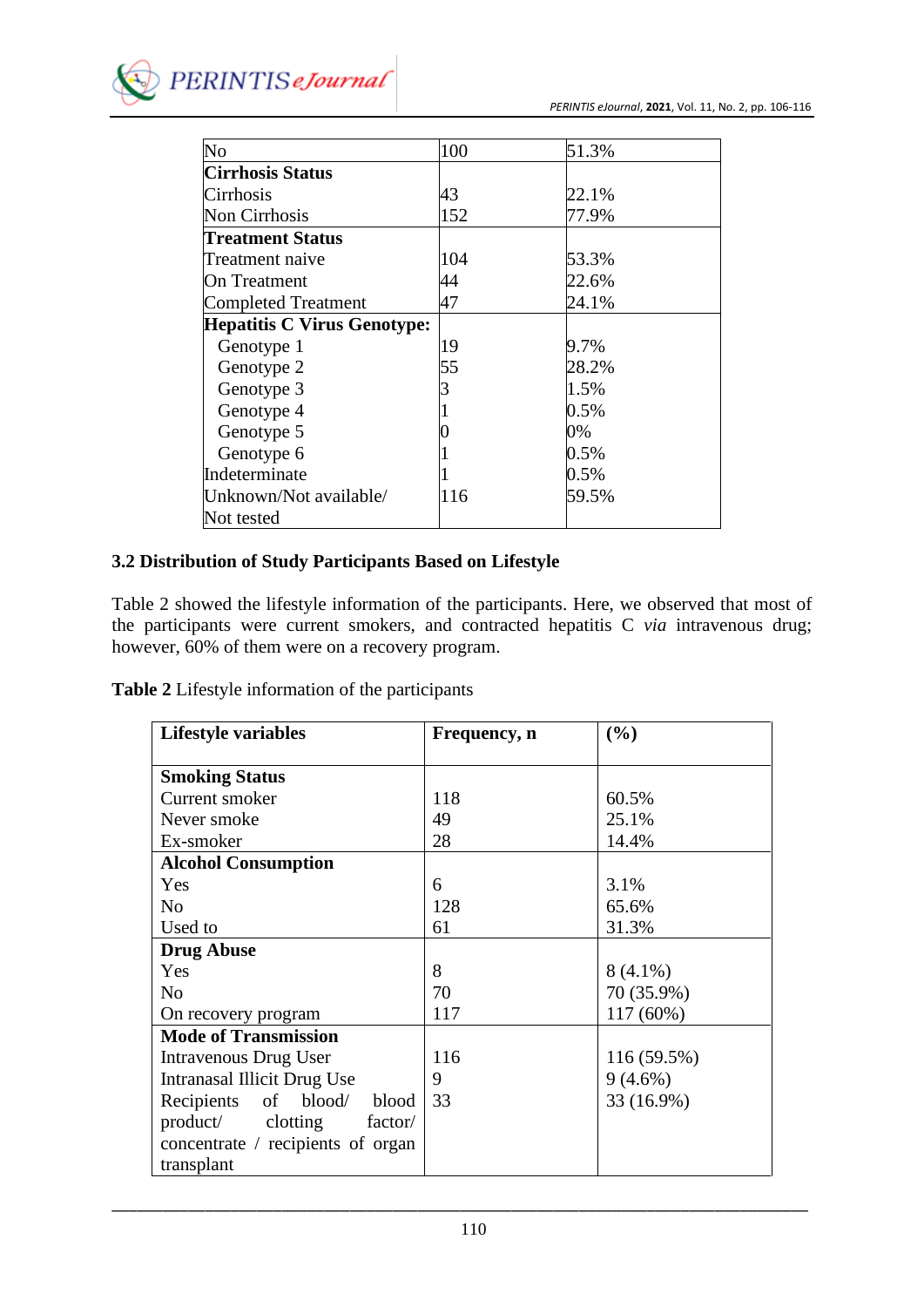

| On long term hemodialysis    |    | $1(0.5\%)$  |
|------------------------------|----|-------------|
| Tattoo/ Ear piercing         |    | $1(0.5\%)$  |
| Needle sticks injury         |    | $3(1.5\%)$  |
| <b>Sexual Transmission</b>   | 15 | $15(7.7\%)$ |
| <b>Vertical Transmission</b> |    | $2(1.0\%)$  |
| Unknown                      |    | $15(7.7\%)$ |

### **3.3 Significant Reduction of SF36v2 Scores Among Hepatitis C Patients**

Results of the research show that all domains and summary physical and mental health scores of generic SF-36v2 in Pahang's hepatitis C patients are below the standard (50) except for vitality and bodily pain. Table 3 displays the SF-36 quality of life dimensions scores profile. For all measurements, a wide range of scores were recorded. While the overall mean scores in all domains were below 50.00 except bodily pain and vitality, domains related to both physical and mental health status showed a comparatively lower score compared to normal population.

**Table 3** Overall scores of SF36v2 quality of life dimensions

|                 | <b>Physical Component Score (PCS)</b> |          | <b>Mental Component Score (MCS)</b> |         |          |             |           |        |
|-----------------|---------------------------------------|----------|-------------------------------------|---------|----------|-------------|-----------|--------|
|                 | Physical                              | Role-    | <b>Bodily</b>                       | General | Vitality | Social-     | Role-     | Mental |
|                 | Functioning                           | Physical | Pain (BP)                           | Health  | (VT)     | Functioning | Emotional | Health |
|                 | (PF)                                  | (RP)     |                                     | (GH)    |          | (SF)        | (RE)      | (MH)   |
| Mean            | 48.43                                 | 45.84    | 51.38                               | 47.08   | 51.23    | 47.83       | 45.99     | 47.85  |
| <b>Standard</b> | 8.90                                  | 9.50     | 9.41                                | 10.10   | 8.90     | 9.40        | 10.00     | 9.50   |
| Deviation       |                                       |          |                                     |         |          |             |           |        |
| (SD)            |                                       |          |                                     |         |          |             |           |        |
| Minimum         | 10.00                                 | 0.00     | 0.00                                | 0.00    | 12.5     | 25          | 8.33      | 25     |
| Maximum         | 100.00                                | 100.00   | 100.00                              | 100.00  | 100.00   | 100.00      | 100.00    | 100.00 |

\*Scores range from 0-100 with higher scores indicating better functioning





**Figure 1:** Average summary measure and scale

Figure 1 displayed the average summary measure and scale scores for the sample. From left to right, the physical and mental summary measures were presented followed by physical health scores and mental health scores with higher scores indicating better functioning and well-being. Underneath the graph, there is a table that lists the average scale and summary measure score.

### **3.4 Physical and Mental Quality of Life in Respond to Patient and Clinical Characteristics and Social Support**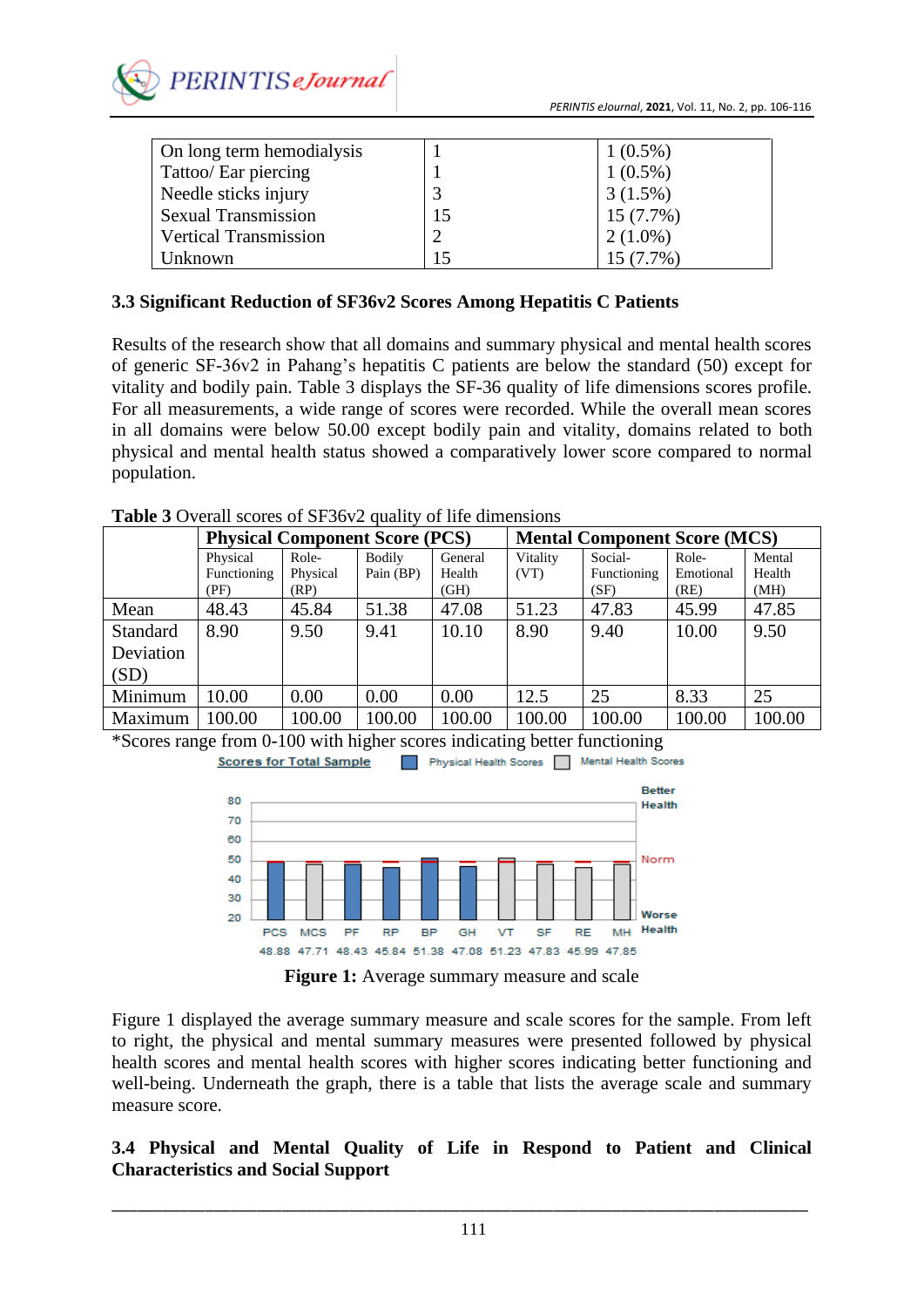

We further analysed the study cohort based on the physical and mental quality of life. Here, we found that social support and treatment status have a strong positive influence on physical and mental domain of the quality of life as stated in Table 4.

**Table 4** Univariate analysis of associations between patient and clinical characteristic, social support and HRQOL

|                                 | Physical quality of<br>life | P-value              | Mental quality of<br>life | <b>P-value</b>       |
|---------------------------------|-----------------------------|----------------------|---------------------------|----------------------|
| <b>Gender</b>                   |                             |                      |                           |                      |
| Male                            | $48.63 \pm 7.88$            | $0.333^{a}$          | $47.47 + 9.24$            | $0.432^{\rm a}$      |
| Female                          | $50.09 \pm 7.73$            |                      | $48.84 \pm 8.38$          |                      |
| <b>Marital Status</b>           |                             |                      |                           |                      |
| Married                         | $49.56 \pm 7.56$            | 0.109 <sup>b</sup>   | $48.46 \pm 9.38$          | $0.106^{b}$          |
| Divorced                        | $45.55 \pm 7.73$            |                      | $44.45 \pm 8.60$          |                      |
| Widowed                         | 51.09±10.15                 |                      | $52.86 \pm 8.30$          |                      |
| Single                          | $48.67 \pm 8.25$            |                      | $46.91 \pm 8.19$          |                      |
| <b>Employment</b>               |                             |                      |                           |                      |
| <b>Status</b>                   |                             |                      |                           |                      |
| Employed                        | $49.31 \pm 7.34$            | $0.287$ <sup>a</sup> | $47.65 \pm 8.98$          | $0.899$ <sup>a</sup> |
| Unemployed                      | 47.91±8.91                  |                      | $47.83 \pm 9.41$          |                      |
| <b>Income Range</b>             |                             |                      |                           |                      |
| $<$ 3000                        | $48.45 \pm 7.91$            | 0.081 <sup>a</sup>   | $47.11 \pm 9.18$          | $0.035^{a}$          |
| >3000                           | $51.14 \pm 7.26$            |                      | $50.86 \pm 8.00$          |                      |
| <b>Cirrhotic Status</b>         |                             |                      |                           |                      |
| Cirrhosis                       | $47.51 \pm 7.84$            | 0.197 <sup>a</sup>   | $46.54 \pm 9.65$          | $0.342^{\rm a}$      |
| Non-Cirrhosis                   | 49.27±7.84                  |                      | $48.04 \pm 8.93$          |                      |
| Comorbid                        |                             |                      |                           |                      |
| Yes                             | $47.89 \pm 8.11$            | $0.088^{a}$          | $47.49 \pm 8.71$          | $0.746^{\rm a}$      |
| N <sub>o</sub>                  | $49.81 \pm 7.53$            |                      | 47.91±9.48                |                      |
| Age                             |                             |                      |                           |                      |
| $1 - 50$                        | $49.06 \pm 7.60$            | $0.623^{\rm a}$      | 47.47±8.93                | $0.579^{a}$          |
| 51-100                          | $48.45 \pm 8.47$            |                      | $48.26 \pm 9.51$          |                      |
| <b>Social</b><br><b>Support</b> | 0.269                       | 0.000c               | 0.357                     | 0.000c               |
| (DSSI)                          |                             |                      |                           |                      |
| <b>Treatment</b>                |                             | 0.034 <sup>b</sup>   |                           | $0.008^{b}$          |
| <b>Status</b>                   | $47.71 \pm 7.72$            |                      | $46.97 \pm 8.24$          |                      |
| On treatment                    |                             |                      |                           |                      |
| Treatment                       | $48.21 \pm 7.89$            |                      | $46.42 \pm 9.14$          |                      |
| naïve/untreated                 |                             |                      |                           |                      |
| Completed                       | $51.45 \pm 7.49$            |                      | $51.24 \pm 8.99$          |                      |
| treatment                       |                             |                      |                           |                      |
| <b>Education Level</b>          |                             | 0.379 <sup>b</sup>   |                           | 0.921 <sup>b</sup>   |
| No Formal                       | 58.52                       |                      | 52.05                     |                      |
| Primary                         | $49.06 \pm 8.56$            |                      | 48.37±10.01               |                      |
| Education                       | 48.47±7.81                  |                      | $47.52 \pm 9.05$          |                      |
| Secondary                       |                             |                      |                           |                      |
| Education                       | $50.76 \pm 6.74$            |                      | $47.53 \pm 8.13$          |                      |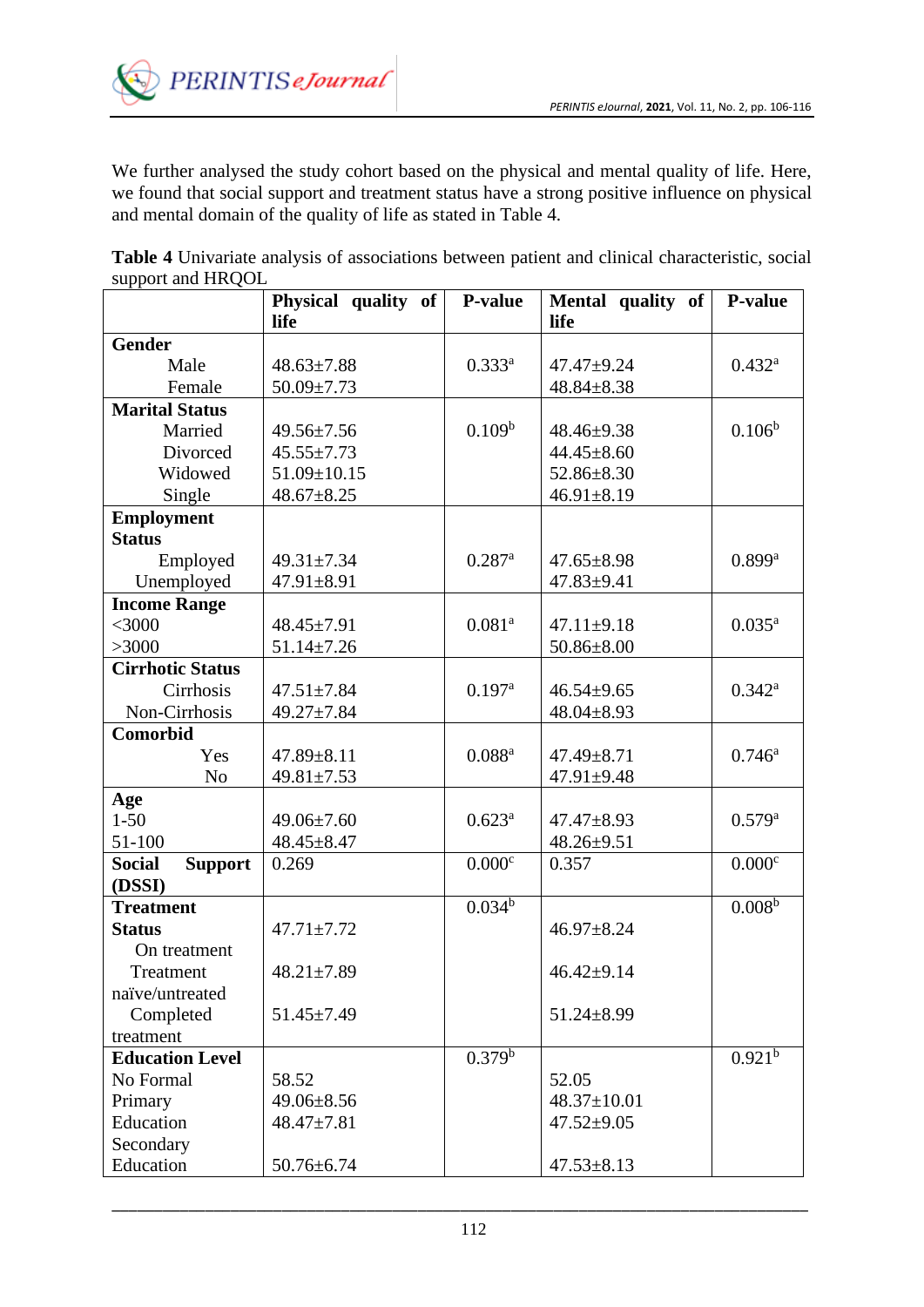

| Tertiary<br>Education |  |  |
|-----------------------|--|--|
|                       |  |  |
|                       |  |  |

<sup>a</sup>Independent t-test, <sup>b</sup>ANOVA, <sup>c</sup>Pearson Correlation

It was not surprising to find that the patient who already completed treatment will have a better PCS and MCS score in univariate analyses. This may imply that the eradication of hepatitis C virus will improve the HRQOL. Pegylated Interferon in conjunction with Ribavirin has for years stayed the cornerstone of hepatitis C virus treatment however it was associated with lots of side effect and often deceptive therapy results. In comparison, extremely effective comparatively secure direct-acting antivirals for hepatitis C virus therapy were introduced, interferon-based regimens were replaced, and therapy prospects were changed, resulting in improved effectiveness. Most of our patient who already completed treatment received direct-acting antivirals (81% from those who received/completed treatment) that resulted in improvement of HRQOL similar to recent study finding [13].

The patient that completed treatment and tested negative hepatitis C virus RNA received many benefits. Cure of hepatitis C leads to reduce risk of cirrhosis, disappearance of esophageal varices, and reduce the risk of progression to liver cancer. It was proven that all this lead to improvement of QOL [14]. Besides that, the main public health concern of the danger of sexual and perinatal transmission disappears with cure of hepatitis C [15]. This in turn, removed the perceived hepatitis C virus infection-related stigma that leads to elevated rates of anxiety and exaggerated transmission fear that lead to a significant cause of social isolation and decreased relationship [15]. Removing psychological, family and social stigma is a tremendous advantage to all. Stigma is a fact that must be considered when setting up hepatitis C treatment and also when considering the disease's true burden.

Ample evidence points to the positive effects of social support on QOL. Supporting family and friends can enhance the physical, emotional, and function of the patient. Our study found that that social support was associated with better QOL. The higher the social support, the greater the QOL. It's also worth noting that the measured HRQOL and the patient's perception of QOL may differ. Individual beliefs, cultural variety, and personal adaptive capability may all play a role.

Nearly 60% of the participants in our study contracted hepatitis C *via* intravenous drug. In one study on social support among drug addicts in Malaysia, showed that the highest social support perceived by the addicted participants came from significant others such as wife, ex-wife, children, girlfriends etc., while the lowest perceived social support came from the father [16]. It was also discovered that drug addicts particularly perceived lower social support from their family especially mothers, fathers and siblings compared to non-addicts. This was true for all aspects of the social support investigated in the research - socializing, emotional, practical aid, economic aid, advice and instruction [16].

With prolonged detachment from the most immediate source of social support, they might have grown accustomed to it. Thus the impact of social support among this particular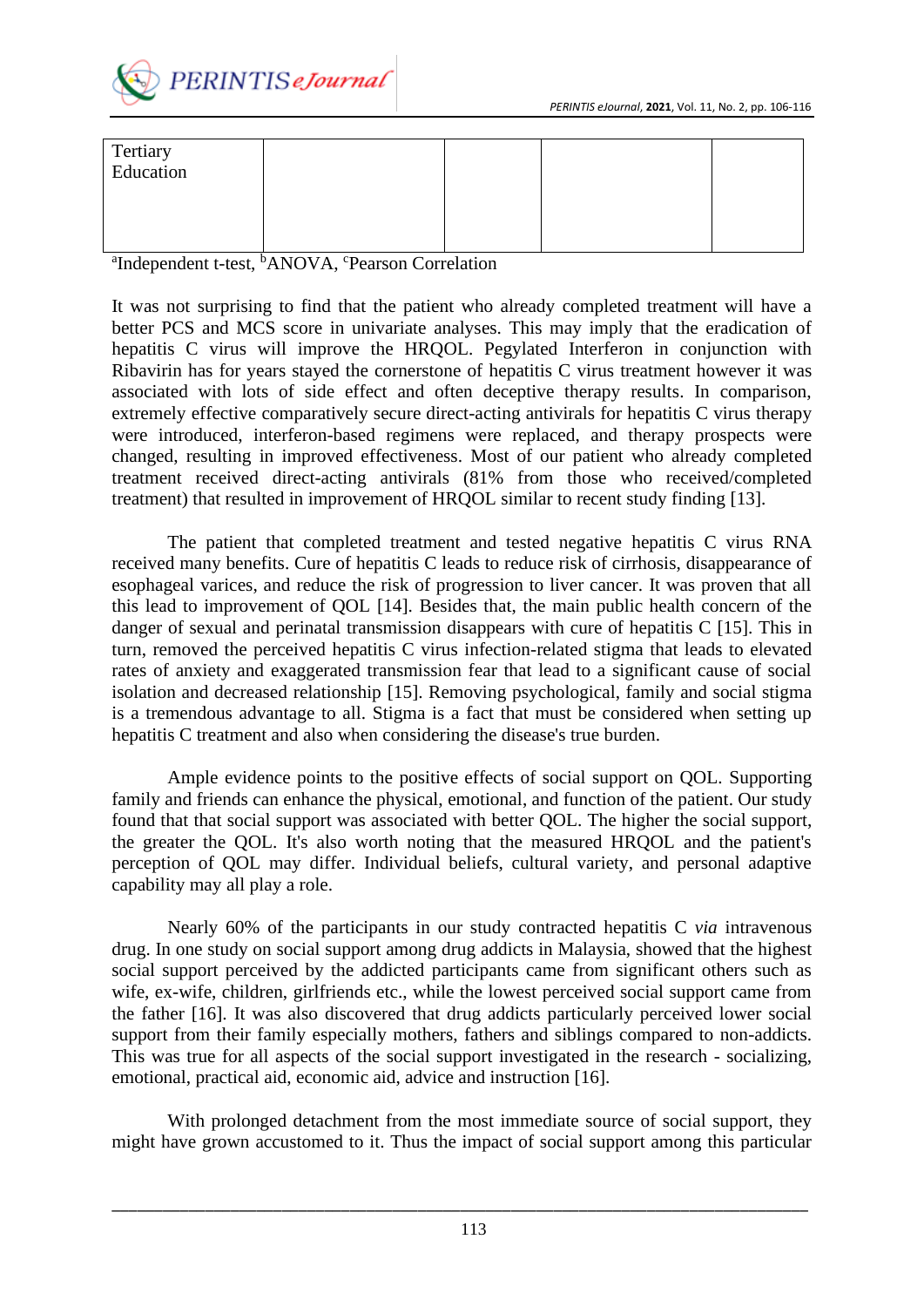

group could be out-performed by other more important factors. A qualitative study will be helpful in exploring the context of social support in hepatitis C infected patient.

On the other hand, our study showed that lower-income was associated with lower mental component summary (MCS). Lower-income have been proven to be associated with an increase in mood, anxiety or substance use disorders due to continuing stress of employment insecurity, sudden and unexpected dismissals and the effects of work loss (economic, social and psychological) [17].

In comparison to other studies, the present research unable to establish strong connection between gender, age, marital status, employment status, education level with patient's HRQOL status. However, other study involving a cohort of 1817 chronically sick individuals in US (median and 12 months follow-up) showed that marriage conditions positively influenced mental wellness through personal assistance, but do not immediately impact physical or mental fitness [18].

In our study, we did not find any associations between gender and QOL. It could be due to the very small sample size of females, compared to males – which could have made it very difficult for us to find substantial difference. The reason behind it is due to most of our Hepatitis C patients in Pahang is male patient who contracted Hepatitis C via intravenous drug usage. Furthermore, other studies have disclosed that women with chronic hepatitis C tend to be more tired and depressed, which may be the reason why their HRQOL was reported to be worse than men [19].

This study hindered by several limitations. The comorbidities and cirrhosis status not significantly impaired HRQOL in Pahang population, contradicting with other studies [20]. We speculated that it could be due to qualitative approach to evaluate and categorize comorbidities. For which, the quantifying process was based on 'yes' (presence of comorbidity/ cirrhotic) and 'no' (absence of comorbidity/ cirrhotic) classification. Hence, it does not capture the whole spectrum of how existing chronic diseases can affect QOL. This warrant further analyses using the Charlson Comorbidity Index (CCI) that quantifies an individual's burden of disease and corresponding 1-year mortality risk. Comorbidity indexes usually recognize current comorbid illnesses and then apply weights or severity ratings for these illnesses [21].

## **4.0 CONCLUSION**

This study has shown that patients with hepatitis C in Pahang, Malaysia have relatively poor quality of life pertaining to both physical and mental health components. HRQOL is influenced by both socio-demographic and clinical factors in hepatitis C patients. Remarkedly, we highlighted the importance of treating hepatitis C infection and enhance the role of social supports in improving the patients' care and HRQOL. This study advocate that treating physician should incorporate multidisciplinary interventions programs based on scientific evidence to help improving quality of life in hepatitis C patients. For example, the #MYmissingmillions campaign that was announced during the World Hepatitis Day 2019 would best benefit this vulnerable group.

### **REFERENCES**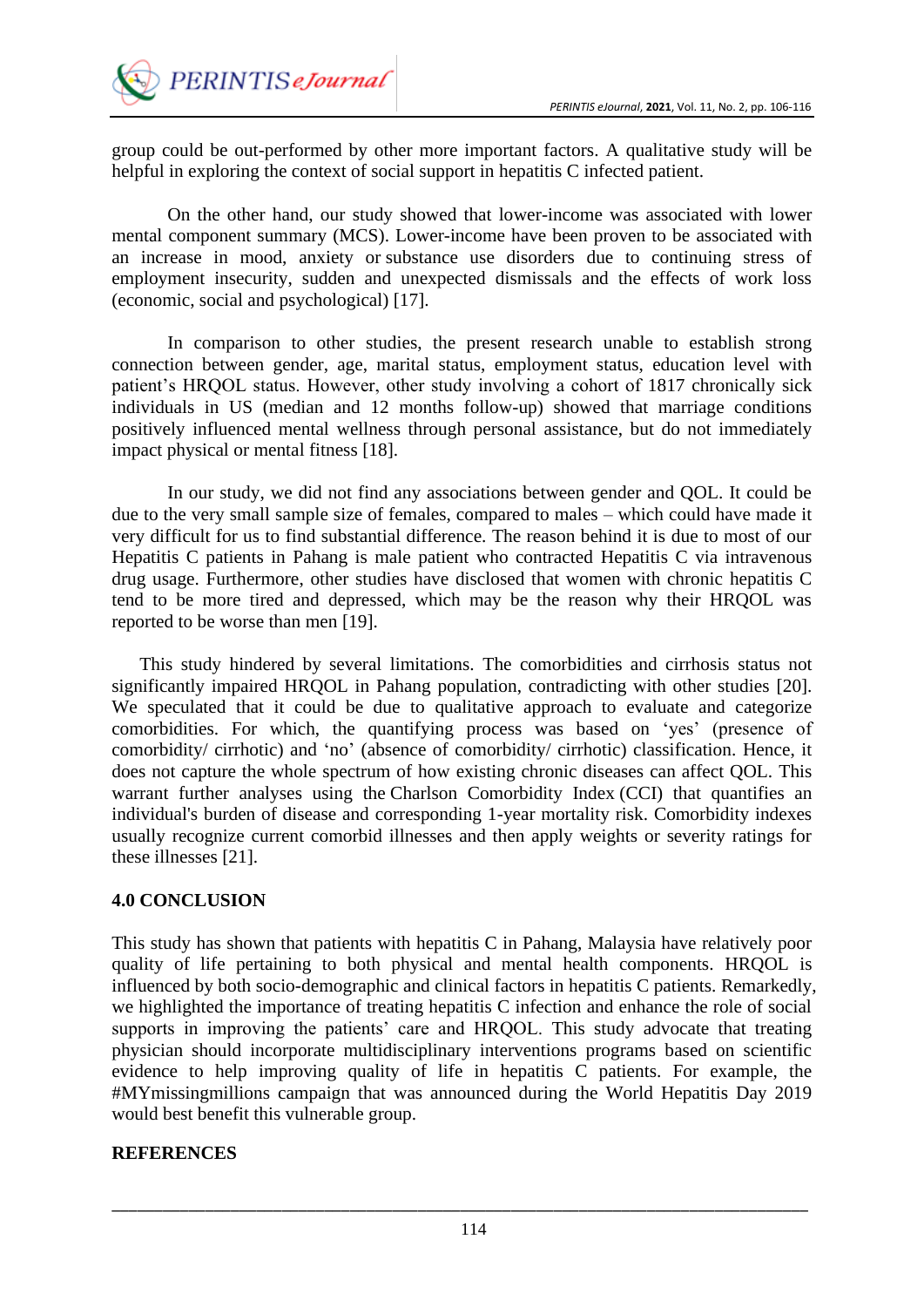

- [1] DiBonaventura, M. daCosta, Wagner, J.-S., Yuan, Y., L'Italien, G., Langley, P. and Ray Kim, W. (2010)Humanistic and economic impacts of hepatitis C infection in the United States. J*. Med. Econ*. 13, 709–718.
- [2] Kleinman, L., Mannix, S., Yuan, Y., Kummer, S., L'Italien, G. and Revicki, D. (2012) Review of patient-reported outcome measures in chronic hepatitis C. *Health Qual. Life Outcomes* 10, 92.
- [3] Bonkovsky, H. L., Snow, K. K., Malet, P. F., Back-Madruga, C., Fontana, R. J., Sterling, R. K., Kulig, C. C., Di Bisceglie, A. M., Morgan, T. R., Dienstag, J. L., et al. (2007) Health-related quality of life in patients with chronic hepatitis C and advanced fibrosis. *J. Hepatol.* 46, 420–431.
- [4] Foster, G., Goldin, R. and Thomas, H. (1998) Chronic hepatitis C virus infection causes a significant reduction in quality of life in the absence of cirrhosis. *Hepatology* 27, 209–212.
- [5] World Hepatitis Alliance. *HCV Quest Country-Specific Report – Malaysia.* (2015). https://www.worldhepatitisalliance.org/hcv-questglobal-patient-survey-malaysia-msreport.
- [6] Ira B. Wilson, MD, MSc, Paul D. Cleary, P. (1995) Linking Clinical Variables with HRQOL. *JAMA* 73, 59–65.
- [7] Anderson, K. L. and Burckhardt, C. S. (1999) Conceptualization and measurement of quality of life as an outcome variable for health care intervention and research. *J. Adv. Nurs.* 29, 298–306.
- [8] Department of Statistics, M. (2017) Department of Statistics Malaysia Press Release Report of Household Income and Basic Amenities Survey 2016. Rep. Househ. *Income Basic Amenities Surv.* 2016 7.
- [9] Guidelines, T. (2017) Hepatitis C: Screening, Testing and Treatment Guidelines. *Clin. Pract. Guidel.* 1, 1–56.
- [10] Ware J, Kosinski M, Bjorner J, Turner-Bowker D, Gandek B, Maruish M. Development. (2007) User's Manual for the SF-36v2® Health Survey. *Lincoln (RI):*  QualityMetric Incorporated
- [11] Sararaks, S., Azman, A. B., Low, L. L., Rugayah, B., Aziah, A. M., Hooi, L. N., Razak, M. A., Norhaya, M. R., Lim, K. B., Azian, A. A., et al. (2005) Validity and reliability of the SF-36: The Malaysian context. *Med. J. Malaysia* 60, 163–179.
- [12] Maruish M. User's manual for the *SF-36v2 Health Survey, Third Edition*.; (2011) QualityMetric Incorporated.
- [13] Essa, M., Sabry, A., Abdelsameea, E., Tharwa, E. S. and Salama, M. (2019) Impact of new direct-acting antiviral drugs on hepatitis C virus-related decompensated liver cirrhosis. *Eur. J. Gastroenterol. Hepatol.* 31, 53–58.